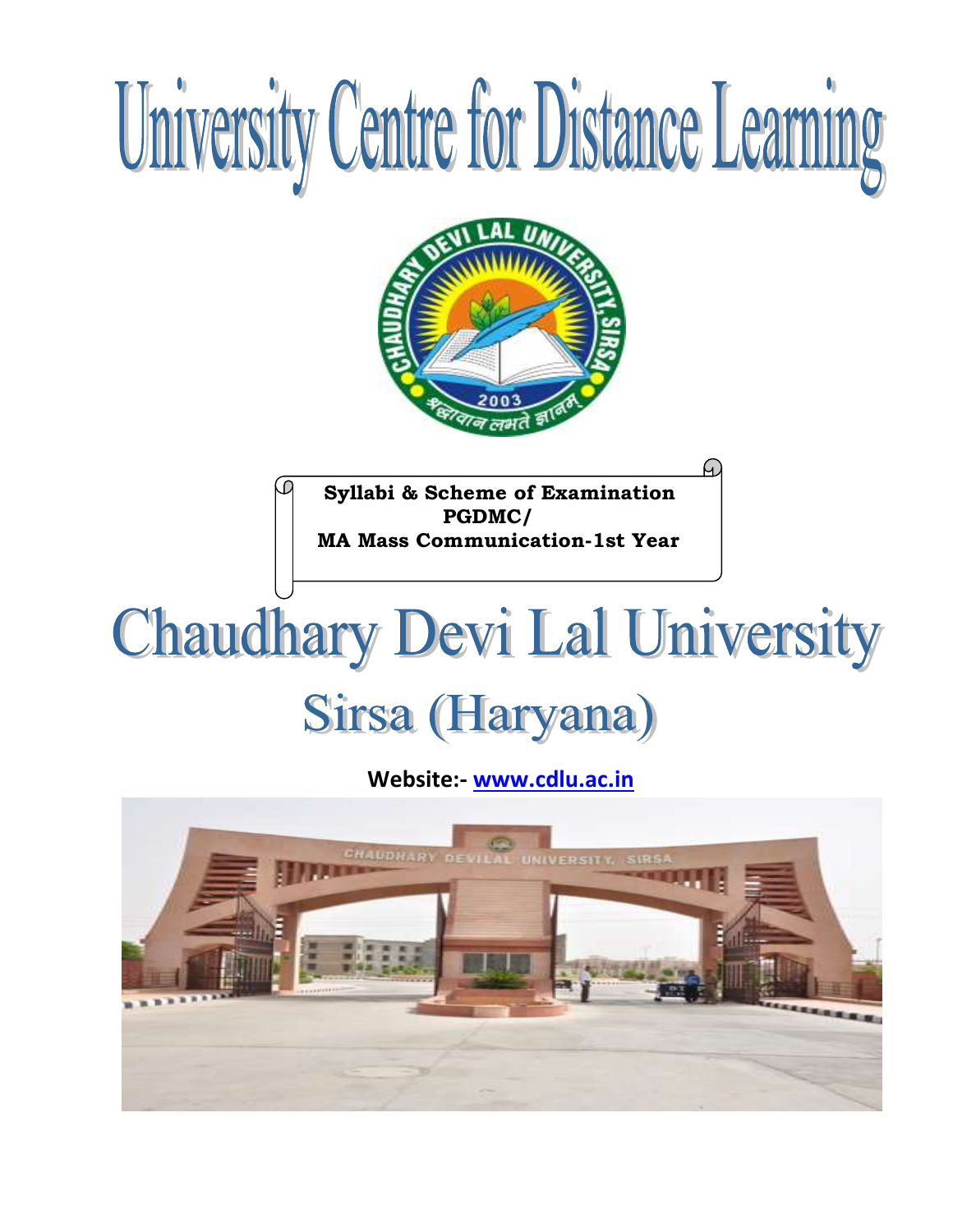# **SCHEME OF EXMINATION**

# **MAMC First Year/PGDMC**

# **(Distance Education Mode)**

| 3 Hrs. |
|--------|
|        |
| 3 Hrs. |
|        |
|        |
| 3 Hrs. |
|        |
| 3 Hrs. |
|        |
|        |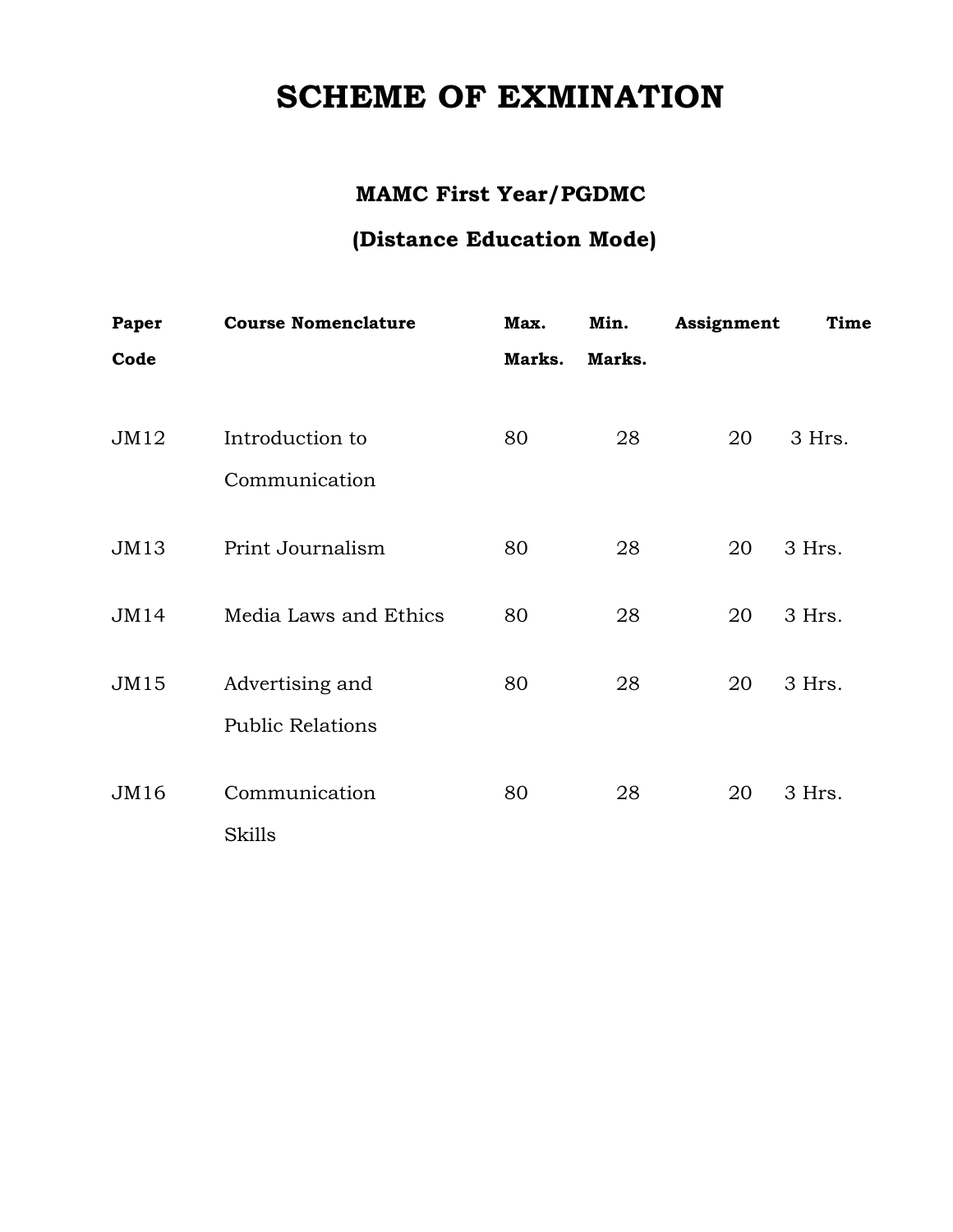#### **Paper - JM12**

#### **INTRODUCTION TO COMMUNICATION**

**Time -3 Hrs.**

# **Max. Marks: 80**

Note: There will be eight questions in the question paper.

Students are required to attempt any five questions. All the question carry equal marks.

# **Unit - I**

Communication - Definitions- Elements of Communication - Communication act Sender - Message - Channel - Receiver - Effects - Feed Back - Communication process Communis - Human relationships - Basic models. Various types of communication - Intrapersonal - Inter Personal, Group, Mass Communication and Mass - Line communication - Functions of Communication - Effects, Verbal and non-verbal communication signs-codes-proximics-kinesis.

#### **Unit - II**

Communication basic models - Herold D.Losswell, Braddock, Shannon & Weaver Orgood & Wilbur Schramm. Wilbur Schramm, and Helical Dances Model, Marshal Maluhan's Theory of Media Classification wilbur Schramm's classification General Classification Cultural Dimensions Mass Media as Cultural Industry - Cultural norms theory - Effects Theory Normative Theory - Narcotic-Hegemonic Theory.

#### **Unit - III**

Human Communication - Characteristics - Contents, language - Meanings - talent manifest - contextual structural meanings. Speech communication - psychology and sociology aspects cognition - selective perception - selective retention - selective expression - socio- cultural norms and cognition - attitudes.

#### **Unit - IV**

Classification of Media - Various types - traditional media - classical and folk media Modern Media. Mass Communication - 'Mass' concept - Characteristics of mass audience - Typology of audience - Bauer's Concept. Functions of Mass Communication Mass Society Socialization process Mass culture- Meluhan's global village concept Global Culture.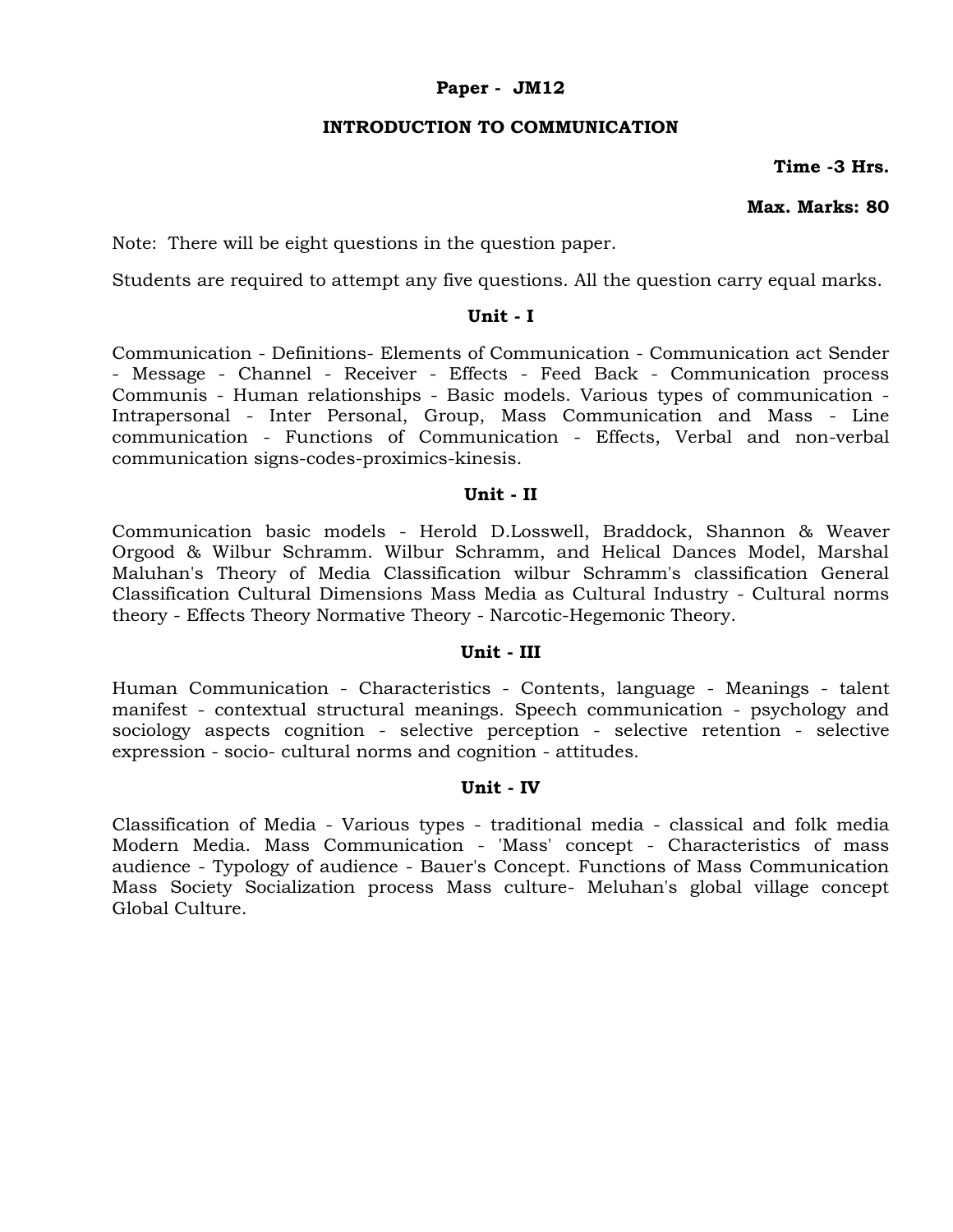#### **Paper - JM13**

#### **PRINT JOURNALISM**

#### **Time -3 Hrs.**

#### **Max. Marks: 80**

Note: There will be eight questions in the question paper.

Students are required to attempt any five questions. All the question carry equal marks.

#### **Unit - I**

Journalism Definition - New Concepts- Elements of News - News Values - Historical development of Press in UK, US and India - Before and after Independence - Emergency. Various forms of print media - Current trends of Indian Press - Professional associations - NRI, ILNA, Press Commissions - Press, Council.

#### **Unit - II**

Various types of reporting- Crime - Human interests- In depth and interpretative reporting - investigative - New agencies - Free Lancing - Language proficiency Fundamental of writing Headlines - Creativity Types of Headlines - intro or lead various types - writing body copy - Translation. Views page - Editorial structuring - Analysis of facts various forms of editorial - Features form and contents - types of features Articles Form and contents - columns - letters to the editor - Reviews - Film, Book and Art and Literature.

#### **Unit - III**

Newspaper organizations and Management various forms of organization structure and functions of Newspaper Organization Editorial Department - News room - Reporting, Writing, Editing - Photography Sections - Business Department, Advertising - Marketing, Art of collecting News - Qualities of Reports - Nose for news - observation - Beats News collecting from executive, Administrative and Judicial Places - Art of interviewing. Art of editing - Qualities of sub-editors - Editor - Principals of Copy Editing Strutting the news - Different Styles - Editing for Spaces, Facts and Language Style Sheet.

#### **Unit - IV**

Introduction to Illustrations - News photos - Line Drawings Cartoons and Caricatures - Comic rips - Gags, Panels and Serials Importance of Illustrations - Printing - Colour Processing. Graphic Communication - Art of Typography - Layout Design - Page Make up Principals - Various Types of make up page make up in Newspapers and magazines.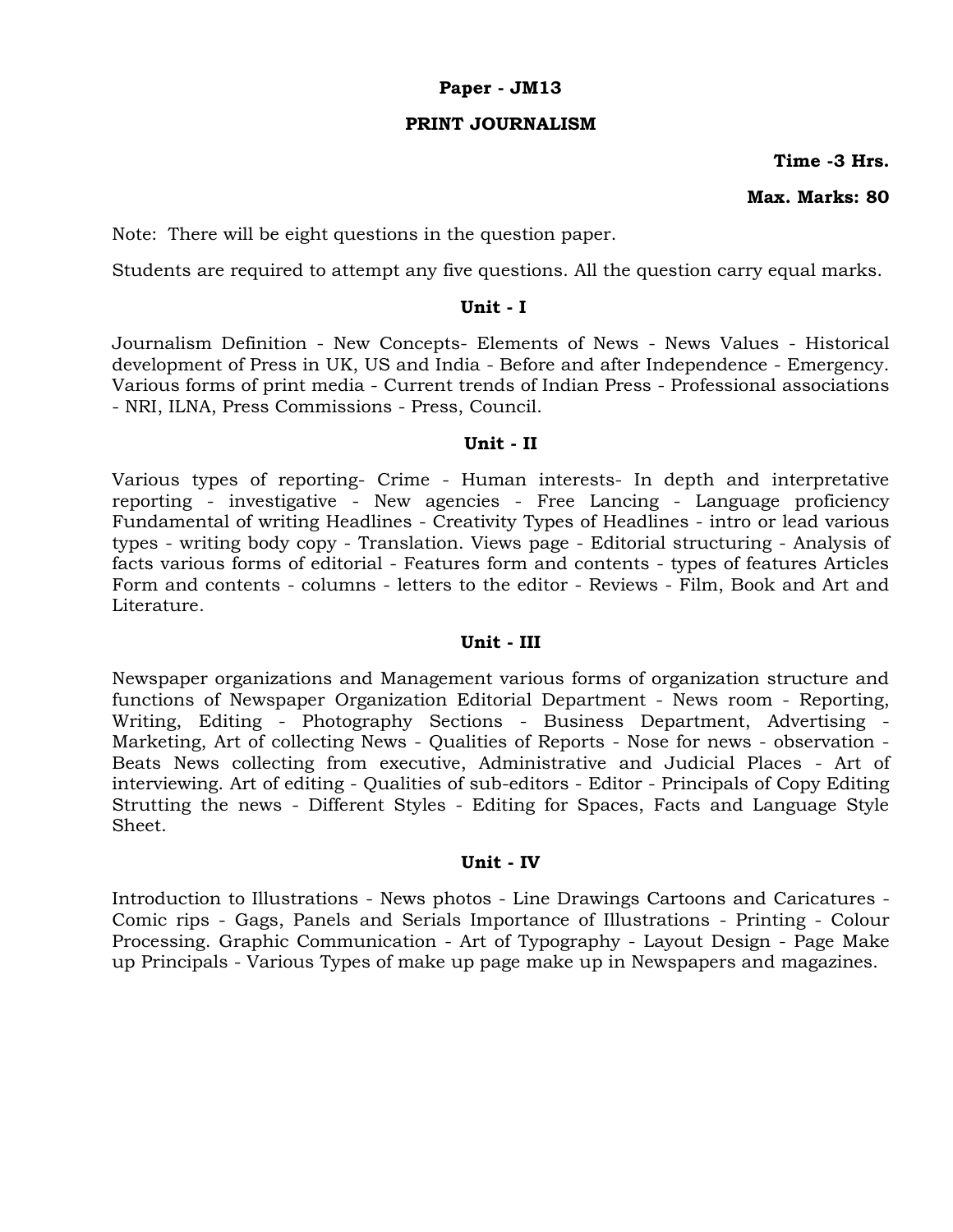#### **Paper - JM14**

#### **MEDIA LAWS AND ETHICS**

**Time -3 Hrs.**

# **Max. Marks: 80**

Note: There will be eight questions in the question paper.

Students are required to attempt any five questions. All the question carry equal marks.

# **Unit - I**

Nature and Principles of Constitution of India; Fundamental Rights, Right to Information Freedom of Expression, Freedom of Press in various political setups i.e. Capitaslistic. Socialistic, India before and after independence. Constitutional restrictions on Media - Privileges of Media Personnel - The Indian Penal Code, Indian Evidence Act - Libel - Slander - Defamation - Contempt of Court.

#### **Unit - II**

Freedom and Social Responsibility of Media - Tabloid Journalism - Investigative Journalism Cable Media, its regulation and laws governing cable media - internet as a media and the governing of rules of internet. Advertising Standards Advertising Councils-Film Censorship Press Council Broadcasting policy Prasar Bharati.

#### **Unit - III**

Rights and Liabilities of the Editor, Printer and Publisher - Editorial autonomy and independece - Govt. Information Services and their controls - PIB. Code of Ethics in different media - orality of the Press and Cinema as Private sectors Radio - and TC as State owned - Public utility undertaking Evolution of code of ethics for media. Historical Perspectives & details.

# **Unit - IV**

The Press Registration of Books Act 1867 - Copy Right Act-Periodical Changes Post and Telegraphy Act - Official Secrets Act of 1923. Press Council - Working Journalists Act - MRTPC (Monopolies and Restrictive Trade Practice Commission) industrial Dispute Act - Indencet Representative of Women Act of 1986.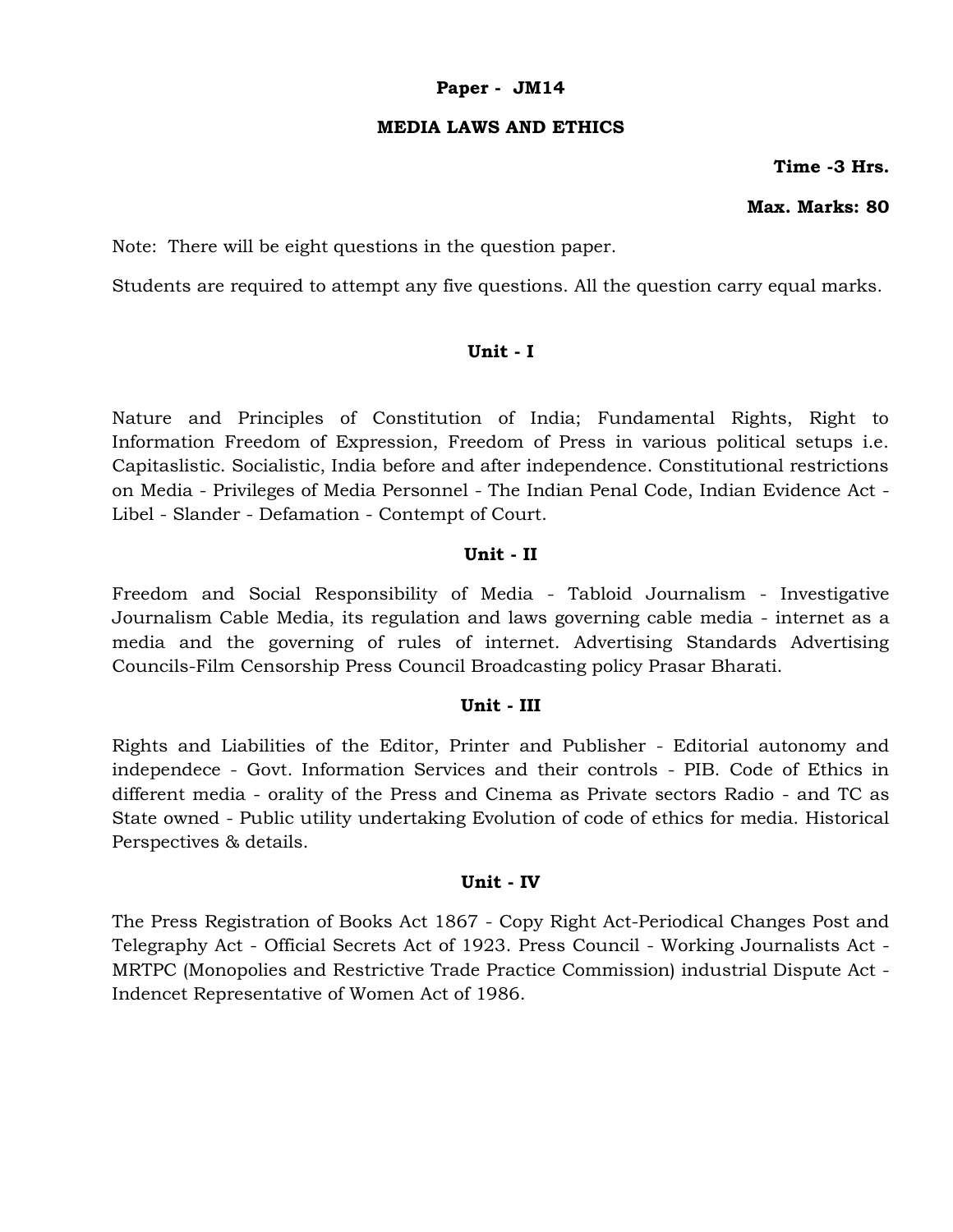# **Paper – JM15**

# **ADVERTISING AND PUBLIC RELATIONS**

**Time -3 Hrs.**

# **Max. Marks: 80**

Note: There will be eight questions in the question paper.

Students are required to attempt any five questions. All the question carry equal marks.

# **Unit - I**

Advertising Working definitions - Distinguish Publicity, Propaganda and Public opinion. Functions of Advertising - Various types of Advertising - It's social and economical role Arguments far and against Advertising - Growth and development of Advertising in India. Advertising as Communication - Persuassive Communication Buyer behaviour Decision making process various models factors influencing buyer behaviour - internal psychological - External Family reference groups etc.

# **Unit - II**

Advertising campaign planning market analysis promotional mix - Advertising budgeting measuring Advertising effectiveness. Advertisers-Advertising agencies structure and functions Agency and media relations - Various media - indoors and Outdoors - Characteristics of each medium - media selection - Principles media mix.

# **Unit - III**

Copy writing - Creativity - Various appeals Brand positioning - USP - Copy Formats Style - Production - Code of ethics - Advertising councils - Professional Associations; Copy Writing for various media, Internet, Print, Radio, TV, Film, Audio visual kits etc.

# **Unit - IV**

Public Relations - Defintions Elements of PR - Functions of PR - Need for PR - Two way communications - Public - Internal and External Public Employee relations. PR and media relations - Press conference - Traits of good PRO - Growth and Development of Public Relations in India - PR Councils - PRSI. Structure and Functions of PR department in Government, Public and Private sectors, - Planning for PR campaign - PR tolls and Publicity materials - types of publicity - House Journals